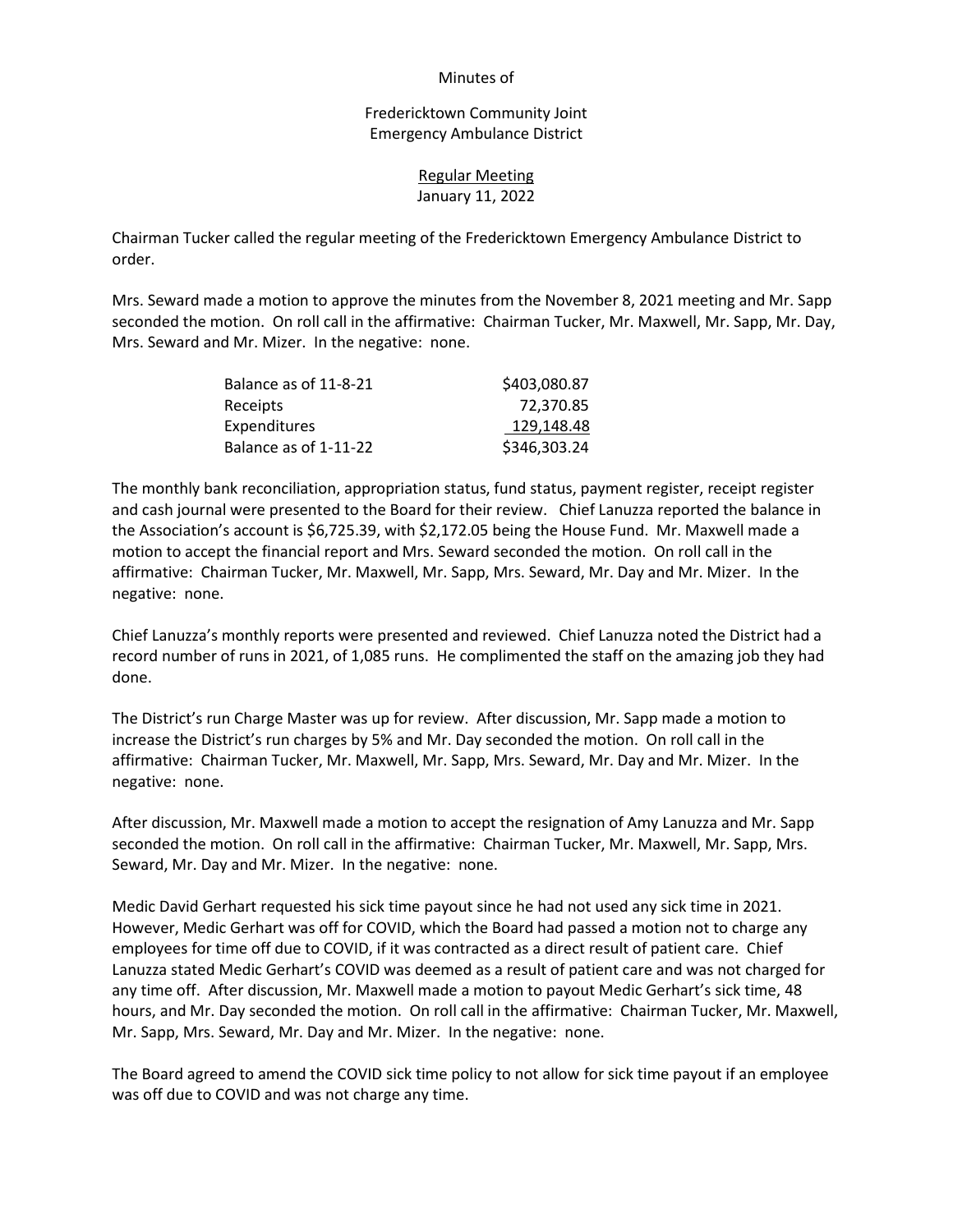The heart monitors have been ordered and should be shipped by the end of January, 2022 and/or the beginning of February, 2022.

Chief Lanuzza noted he would be assisting with COVID vaccines again.

The holiday party had been cancelled due to the increase in COVID cases. It will be rescheduled at a later date when it can be held in an outdoor setting. After discussion, Mr. Day made a motion to purchase \$50.00 gift cards for all members, in lien of the party. Mr. Maxwell seconded the motion. On roll call in the affirmative: Chairman Tucker, Mr. Maxwell, Mr. Sapp, Mrs. Seward, Mr. Day and Mr. Mizer. In the negative: none.

Mr. Maxwell made a motion for the following resolution and Mr. Sapp seconded the motion. On roll call in the affirmative: Chairman Tucker, Mr. Maxwell, Mr. Sapp, Mrs. Seward, Mr. Day and Mr. Mizer. In the negative: none.

### BOARD OF TRUSTEES

### FREDERICKTOWN COMMUNITY JOINT EMERGENCY AMBULANCE DISTRICT KNOX COUNTY, OHIO

# RESOLUTION: 01.05.22

### A RESOLUTION TO PROCEED WITH SUBMISSION OF THE QUESTION OF LEVYING A RENEWAL TAX IN EXCESS OF THE TEN-MILL LIMITATION FOR THE PURPOSE OF PROVIDING AMBULANCE SERVICE AND EMERGENCY MEDICAL SERVICE, OR BOTH (ORC 5705.03, 5705.19(U), 5705.191, 5750.192 and 5705.25)

The Board of Trustees of the Fredericktown Community Joint Emergency Ambulance District, Knox County, Ohio ("Board)" met in regular session on January 11, 2022 with the following members present:

| Brian Tucker |  |
|--------------|--|
| Jerry Day    |  |

Shan Mizer **Mark Maxwell** Amy Seward Kevin Sapp

Mr. Maxwell moved the adoption of the following Resolution:

### PREAMBLE

WHEREAS, the Board, approved the following resolution declaring the necessity to levy a tax in excess of the ten-mill limitation:

> Resolution No: 11.01.21 Date Approved: November 8, 2021

;and,

WHEREAS, the Knox County Auditor ("Auditor") has certified the following information to the Board:

- 1. The total current tax valuation of the District is as follows: \$232,943,040
- 2. The dollar amount of revenue that will be generated by a specified number of mills is: Specified number of mills: 1.00 mills
	- Dollar amount of revenue generated: \$209,100

This rate amounts to the following for each one hundred dollars of tax valuation:  $\frac{5.10}{2.10}$ RESOLUTION

NOW THEREFORE, BE IT RESOLVED, by the Board, at least two-thirds (2/3) of all of the members of the Board concurring, as follows:

- 1. The Board shall proceed with the submission of the question of the tax to electors.
- 2. The rate amounts to the following for each one hundred dollar of tax valuation as estimated by the Auditor, is as follows:
	- a. 1.00 mills;
	- b. This rate amounts to the following for each one hundred dollars of tax valuation: \$0.10
	- c. If the levy is a renewal levy or a replacement levy, this rate: 1.00 mill renewal rate as the existing tax levy.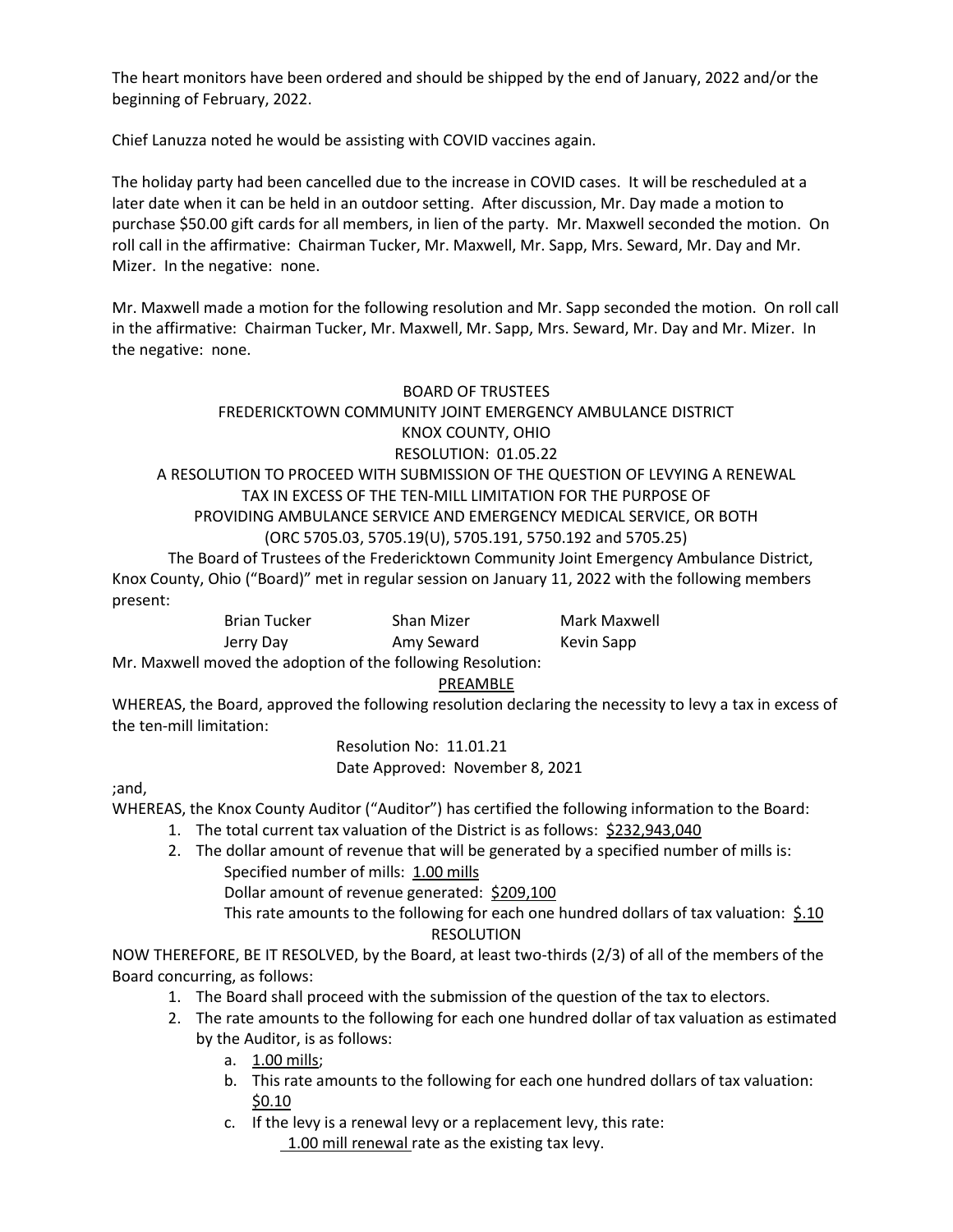- 3. Pursuant to R.C. 5705.03 (B)(1);
	- a. The purpose of the tax levy is as follows: to provide ambulance service and emergency medical services, or both\_\_\_\_\_\_\_\_\_\_\_\_\_\_\_\_
	- b. The type of levy is as follows: renewal levy
	- c. The sections of the Revised Code authorizing submission of the question of the tax are R.C. 5705.03, 5705.191 and 5705.25 and the following: 5705.19 (U)
	- d. The term of the tax is as follows: 5 years
	- e. The territory where the tax is to be levied is as follows: Upon the entire territory of the District.
	- f. The date of the election at which the question of the tax shall appear on the ballot is as follows ("Election"): May 3, 2022.
	- g. The territory where the ballot measure is to be submitted is as follows: Upon the entire territory of the District.
	- h. The tax will be first levied and collected as follows: The tax year in which the tax will first be levied is 2022 The calendars year in which the tax will first be collected is 2023
	- g. The District only has territory in Knox County.
- 4. The Clerk is hereby directed to certify the levy to the Auditor AND the Board of Elections Knox County, Ohio ("BOE"). Certification shall include copies of ALL of the following documents:
	- a. Resolution of Necessity (Resolution No. 11.01.21 adopted on November 8, 2021); and,
	- b. Certification of the Auditor; and,
	- c. Resolution to Proceed (This resolution)

 Certification shall occur by no later than 4:00 p.m. on February 2, 2022 (90 days prior to the election.

 The clerk shall also notify the BOE to cause notice of the Election on the question levying The tax to be given as required by law.

5. The BOE is hereby directed to submit substantially the following question to the electors at the Election:

# OFFICIAL QUESTIONS AND ISSUES BALLOT PRIMARY ELECTION May 3, 2022 PROPOSED TAX LEVY (RENEWAL) FREDERICKTOWN COMMUNITY JOINT EMERGENCY AMBULANCE DISTRICT KNOX COUNTY, OHIO A majority affirmative vote is necessary for passage

A renewal tax for the benefit of the Fredericktown Community Joint Emergency Ambulance District, Knox County, Ohio for the purpose of providing ambulance service and emergency medical services, or both at a rate not exceeding 1.00 mills for each one dollar of valuation which amounts to \$0.10 for each one hundred dollars of valuation continuing, commencing in 2022, first due calendar year 2023.

\_\_\_\_\_\_\_\_\_\_\_\_\_\_\_\_\_\_\_\_\_\_\_\_\_\_\_FOR THE LEVY

### \_\_\_\_\_\_\_\_\_\_\_\_\_\_\_\_\_\_\_\_\_\_\_\_\_\_\_AGAINST THE LEVY

- 6. All formal actions of this Board concerning and relating to the passage of this Resolution were adopted in an open meeting of the Board and all deliberations of this Board and of any of its committees that resulted in such formal action were in meetings open to the public in compliance with all legal requirements, including R.C. 121.22
- Mr. Sapp seconded the motion.